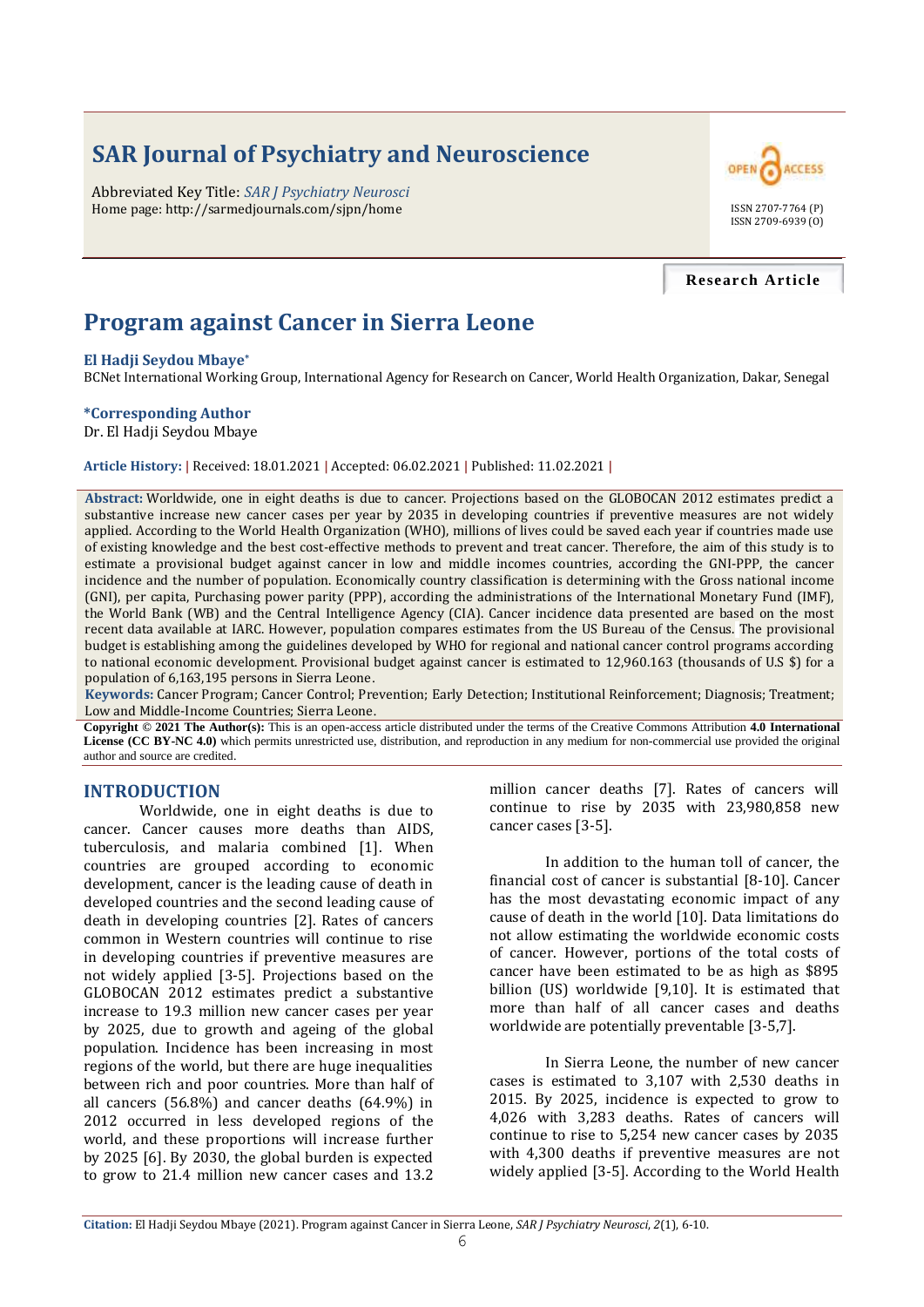Organization (WHO); Entitled: National Cancer Control Programs: Policies and Managerial Guidelines, millions of lives could be saved each year if countries made use of existing knowledge and the best cost-effective methods to prevent and treat cancer [11].

"An urgent need in cancer control today is to develop effective and affordable approaches to the early detection, diagnosis, and treatment of breast cancer among women living in less developed countries," explains Dr Christopher Wild, Director of IARC. "It is critical to bring morbidity and mortality in line with progress made in recent years in more developed parts of the world [6]."

With the data highlighting a large variability of GNI/capita even within similar income levels in the various world regions, it is expected that additional investment in resources and costs may be more dependent on income level of the country than on the GNI group or the geographic region of the world [12]. Therefore, the aim of this study is to estimate a provisional budget against cancer in Sierra Leone, according the GNI-PPP, the cancer incidence and the number of population.

### **METHODS**

#### **Economically Country Classification**

The economics states are established among the means of GNI-PPP according the administrations of the International Monetary Fund (IMF); the World Bank (WB) and the Central Intelligence Agency (CIA) [13-15]. The difference concerning the same country can be considerable among the data origin. These variations are explaining by:

- GNI-PPP is estimated
- Anterior projection of an economic crisis changes GNI-PPP data
- The estimation of the population included in the local population
- The choice elements for GNI-PPP evaluation have some subjective part.

These data must be taken with precaution

Economically Country is divided according to the gross national income (GNI) per capita 2016, Atlas method and PPP [15].

- Estimated to be low income (\$1,005 or less)
- Estimated to be lower middle income (\$1,006 to \$3,995)
- Estimated to be upper middle income (\$3,956 to \$12,235)
- Estimated to be high income (\$12,236 or more).

**Gross National Income (GNI), Per Capita, Purchasing Power Parity** (PPP)

Gross national product is gross domestic product (GDP) plus net income (employee compensation and investment income) from abroad. GNI, per capita is GNI divided by mid-year population.

PPP is purchasing power parity; an international dollar has the same purchasing power over GNI as a U.S. dollar has in the United States. PPP exchange rates are used to account for the local prices of goods and services not traded internationally. However, PPP is used to compare across national accounts, not for making international poverty comparisons [15].

#### **Cancer Incidence**

Incidence is the number of new cases that occurs during a given period of time in a specified population. It can be expressed as an absolute number of cases per year or as a rate per 100,000 persons per year. The rate provides an approximation of the average risk of developing a cancer. Cancer incidence data presented are based on the most recent data available at IARC. GLOBOCAN 2012 provides a global profile of cancer that has been developed using a number of methods that are dependent on the availability and the accuracy of the data. National sources are used where possible, with local data and statistical modeling used in their absence [3-5].

### **Population**

Standard population  $(POP_{st})$  is determining to Senegal population (Western Africa) with 14,668,522 persons. Sierra Leone population is estimated to 6,163,195 persons. Population compares estimates from the US Bureau of the Census [16] based on statistics from population censuses, vital statistics registration systems, or sample surveys pertaining to the recent past and on assumptions about future trends: https://www.cia.gov/library/publications/theworld-factbook/geos/sl.html

### **Provisional Budget (thousands of U.S \$)**

The World Health Organization (WHO) emphasizes that, when developing national strategies for controlling cancer, countries should consider the following four broad approaches based on their economic development:

- The primary prevention
- The early detection and secondary prevention
- The diagnosis and treatment
- The palliative care.

The provisional budget is establishing among the guidelines developed by WHO for regional and national cancer control programs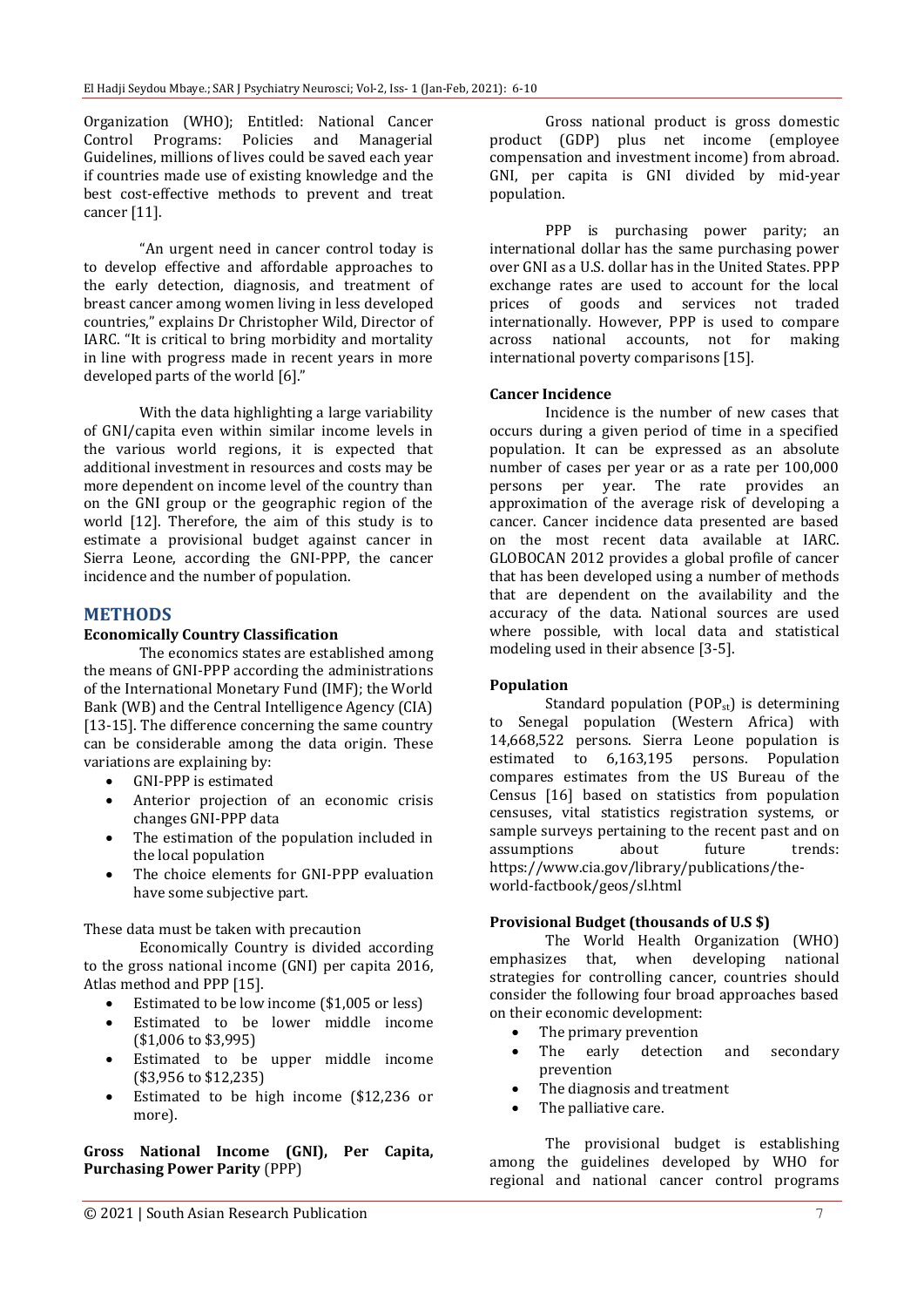according to national economic development [11]. However, an International Atomic Energy Agency [17] report suggested that in developing countries at least 60% of cancer patients require radiation treatment.

Radiotherapy is one of the main components of modern cancer treatment and requires substantial capital investment, trained professionals in several disciplines, high precision equipment and a particular external and internal organizational structure. In High Incomes Countries, the healthcare costs can be as much as 8.4% (UK in 2007) to 18% (USA in 2009) of a country's gross domestic product [18]. Cancer consumes about 5- 10% of the global healthcare budget, of which radiotherapy only consumes about 5% [18,19]; thus, more than 50% of cancer patients requiring radiotherapy in low and middle-income countries lack access to treatment. A benchmark of between 400 and 500 patients per treatment unit per year has been used to calculate machine throughput in several reports [17,20-21]. The benchmark of 450 patients per machine, which corresponds to about 8 operating hours per day, seems adequate for High Incomes Countries. For scenarios where radiotherapy demand is not satisfied, a treatment day of 10 h optimizes the utilization of equipment and decreases the number of machines needed. But, the range of needs currently covered varies from 0% and 3-4% in Low Incomes Countries in Latin America and Africa up to 59-79% in Up-Middle Incomes Countries in Europe-Central and Asia [22].

However, in this study, in order to found the best cost-effective methods to prevent and treat cancer, the number of machines needs is establishing among 3 millions of peoples and not by the number of cancer cases, according to the weakness of the countries incomes.

### **Standard budget for 5 years (S0)**

Standard budget for 5 years  $(S_0)$  is estimated using a population of 1,000,000 persons in Senegal (POP<sub>st</sub>). Senegal has  $8361$  new cancer cases ( $CI<sub>st</sub>$ ) in 2015 [3-5] with a means GNI-PPP<sub>st</sub> of US\$ 2,551 referred to the year 2016 (low middle income country), according the administrations of the International Monetary Fund (IMF); the World Bank (WB) and the Central Intelligence Agency (CIA) [13-15]. Estimation budget is taken into account the weakness of the countries incomes.

#### **Standardized rapport (R0)**

Standardized rapport  $(R_0)$ , among the GNI-PPP, CI and the number of the population, is calculated. Standardization simplifies comparisons of GNI-PPP and cancer incidence rates among populations.

 **GNI-PPP**X**CI/POP R0**<sup>=</sup>

### **GNI-PPPst**X**CIst /POPst**

Note:

For Radiotherapy equipment,  $R_0 = GNI-PPP \times POP /$ GNI-PPPst X 3 million peoples;

Senegal has installed two new radiotherapy machines in 2017. Radiotherapy equipment is estimated to US\$ 2,500,000.

\*\* For Prevention and screening infrastructure,  $R_0$  $=$ GNI-PPPX POP / GNI-PPPst X 3 million peoples.

### **RESULTS**

| Table-1: GNI-PPP, Cancer incidence (CI) and the number of the Population |
|--------------------------------------------------------------------------|
|--------------------------------------------------------------------------|

| Country        |            | <b>GNI</b> per capita Purchasing power parity (PPP) |      |                  | Cancer            |           |
|----------------|------------|-----------------------------------------------------|------|------------------|-------------------|-----------|
|                | Ref.       | US\$                                                | Year | Means of GNI-PPP | <b>Population</b> | incidence |
|                |            |                                                     |      | (US\$)           |                   | (CI)      |
|                | <b>IMF</b> | 1.645                                               | 2016 |                  |                   |           |
| . Sierra Leone | <b>WB</b>  | 1.330                                               | 2016 | 1.558            | 6,163,195         | 3,107     |
|                | CIA        | .700                                                | 2016 |                  |                   |           |

**IMF**= International Monetary Fund; **WB**= World Bank; **CIA**= Central Intelligence Agency; **GNI**= Gross National Income; **PPP**= Purchasing Power Parity; **Ref.**= Reference.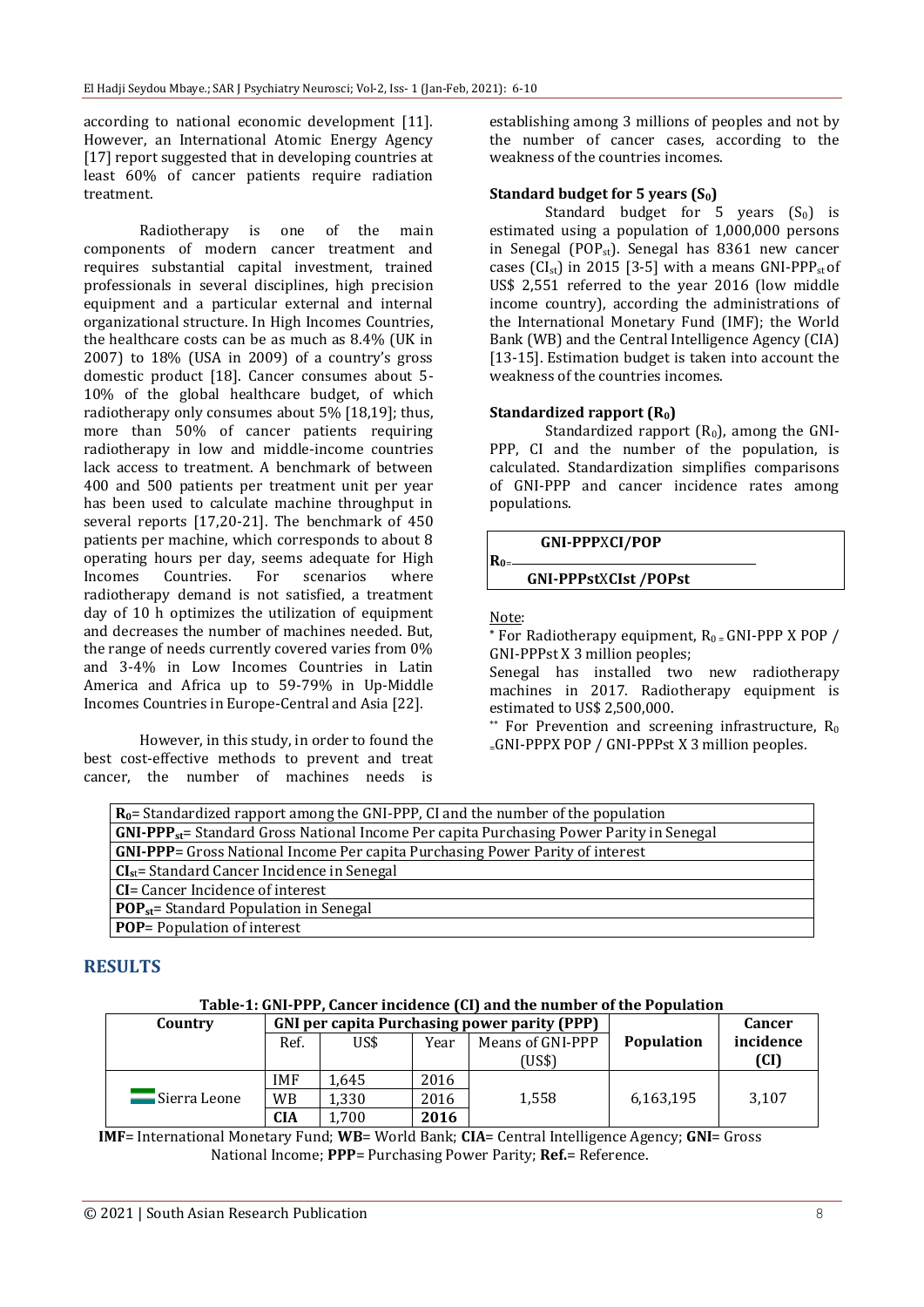| Table-2: Estimated Budget (thousands of U.S \$).                                                                |                                      |         |         |                      |            |  |  |  |  |
|-----------------------------------------------------------------------------------------------------------------|--------------------------------------|---------|---------|----------------------|------------|--|--|--|--|
| <b>Cancer Control</b>                                                                                           |                                      | Stand.  | Stand.  | <b>Account</b>       | General    |  |  |  |  |
|                                                                                                                 | <b>Management</b>                    | budget  | rapport | per(R <sub>0</sub> ) | POP.       |  |  |  |  |
|                                                                                                                 |                                      | $(S_0)$ | $(R_0)$ |                      | budget     |  |  |  |  |
|                                                                                                                 | Development of an information system | 50      | 0.54016 | 27.008               | 166.455    |  |  |  |  |
|                                                                                                                 | <b>Against Tobacco</b>               | 250     | 0.54016 | 135.04               | 832.277    |  |  |  |  |
|                                                                                                                 | <b>Against Infections</b>            | 500     | 0.54016 | 270.08               | 1,664.554  |  |  |  |  |
| Cancer primary                                                                                                  | Against carcinogenic substances      | 125     | 0.54016 | 67.52                | 416.138    |  |  |  |  |
| prevention                                                                                                      | Against environmental risks          | 125     | 0.54016 | 67.52                | 416.138    |  |  |  |  |
|                                                                                                                 | Diet or nutrition promotion          | 250     | 0.54016 | 135.04               | 832.277    |  |  |  |  |
|                                                                                                                 | Sport promotion                      | 200     | 0.54016 | 108.032              | 665.821    |  |  |  |  |
|                                                                                                                 | Cancer risk factors survey           | 50      | 0.54016 | 27.008               | 166.455    |  |  |  |  |
|                                                                                                                 | <b>Breast cancer screening</b>       | 150     | 0.54016 | 81.024               | 499.366    |  |  |  |  |
| Cancer early<br>detection and                                                                                   | Cervical cancer screening            | 125     | 0.54016 | 67.52                | 416.138    |  |  |  |  |
|                                                                                                                 | Prostate cancer screening            | 50      | 0.54016 | 27.008               | 166.455    |  |  |  |  |
| secondary                                                                                                       | Colorectal cancer screening          | 50      | 0.54016 | 27.008               | 166.455    |  |  |  |  |
| prevention.                                                                                                     | Others cancers screening             | 50      | 0.54016 | 27.008               | 166.455    |  |  |  |  |
|                                                                                                                 | Rise of cancer professional          | 125     | 0.54016 | 67.52                | 416.138    |  |  |  |  |
| Cancer                                                                                                          | Development of cancer research       | 175     | 0.54016 | 94.528               | 582.594    |  |  |  |  |
| institutional                                                                                                   | Development of cancer prevention     | 100     | 0.54016 |                      |            |  |  |  |  |
| reinforcement                                                                                                   | courses                              |         |         | 54.016               | 332.910    |  |  |  |  |
| Cancer diagnosis<br>and treatment                                                                               | Assistance for Palliative Care       | 150     | 0.54016 | 81.024               | 499.366    |  |  |  |  |
|                                                                                                                 | Chemotherapy equipment               | 100     | 0.54016 | 54.016               | 332.910    |  |  |  |  |
|                                                                                                                 | Surgical equipment                   | 175     | 0.54016 | 94.528               | 582.594    |  |  |  |  |
|                                                                                                                 | Radiotherapy equipment*              | 2,500   | 1.25471 | 3,136.775            | 3,136.775  |  |  |  |  |
|                                                                                                                 | Prevention and screening             | 400     | 1.25471 |                      |            |  |  |  |  |
|                                                                                                                 | infrastructure <sup>**</sup>         |         |         | 501.884              | 501.884    |  |  |  |  |
| <b>Total</b>                                                                                                    |                                      | 5,700   |         |                      | 12,960.163 |  |  |  |  |
| Based on: World Health Organization. The National Cancer Control Programmes: policies and managerial            |                                      |         |         |                      |            |  |  |  |  |
| guidelines. 2nd ed. Geneva, 2002.                                                                               |                                      |         |         |                      |            |  |  |  |  |
| $S_0$ Standard budget for 5 years for a population of 1.000.000 persons: $R_0$ = Standardized rapport among the |                                      |         |         |                      |            |  |  |  |  |

**B** ard budget for 5 years for a population of 1,000,000 persons;  $\mathbf{R_0}$ = Standardized rap GNI-PPP, CI and the number of the population; **\*** Radiotherapy equipment among only **GNI-PPP/GNI-PPPst** for each 3 million peoples; \*\* Prevention and screening infrastructure among only **GNI-PPP/GNI-PPPst**, for each 3 million peoples.

## **CONCLUSION**

Cancer has the most devastating economic impact of any cause of death in the world. Incidence has been increasing in most regions of the world, but there are huge inequalities between rich and poor countries. Projections based on the GLOBOCAN 2012 estimates predict a substantive increase to millions new cancer cases per year by 2030.

Rates of cancers will continue to rise by 2035 in Sierra Leone if preventive measures are not widely applied. An urgent need in cancer control today is to develop effective and affordable approaches. It is expected that additional investment in resources and costs may be more dependent on income level of the country than on the GNI group or the geographic region of the world. However, in order to found the best cost-effective methods to prevent and treat cancer, provisional budget against cancer is estimated to 12,960.163 (thousands of U.S \$) for a population of 6,163,195 persons in Sierra Leone, according the GNI-PPP, the cancer incidence and the number of population.

It is very important for all organizations to be aware of the complexity of cancer control. A flexible approach is needed. This account must be added to the actual supply efforts of cancer prevention and treatment. However, effective measures to reduce cancer morbidity and mortality require the active participation of cancer survivors and their local communities; the mobilization and appropriate allocation of resources; the formulation of evidence-based policies and proven interventions; and the commitment of organizations and institutions in the nonprofit, for-profit, and governmental sectors. Ultimately, cancer control goes hand in hand with efforts to promote human and economic development and to improve standards of health, education, and medical care throughout the world.

## **REFERENCES**

1. World Health Organization. (2007). Ten statistical highlights in global public health. World Health Statistics, Geneva.